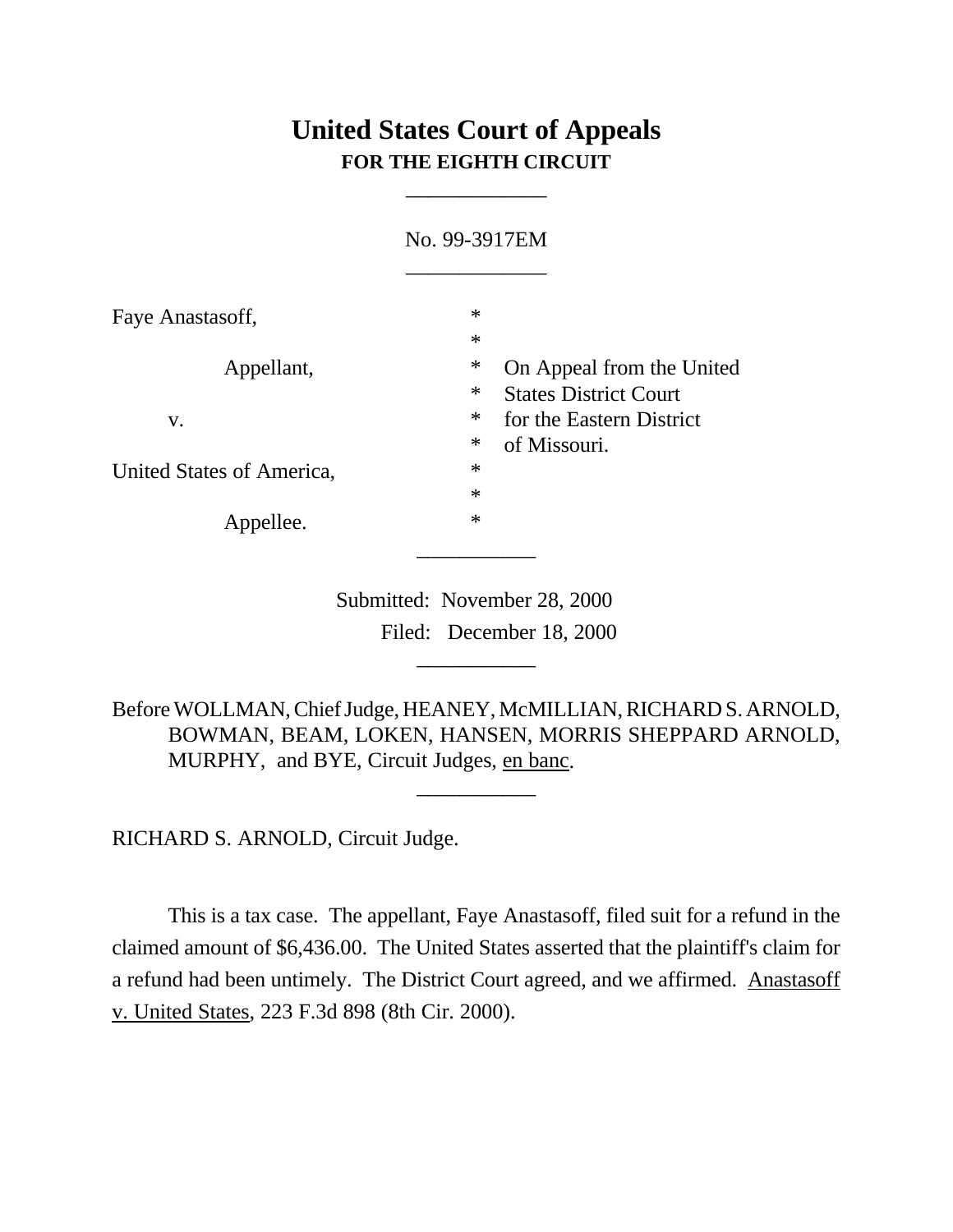The panel of this Court that initially heard the case held that the administrative claim for refund was not timely. This position, which was urged upon us by the government, depended upon interpretation of the relevant statutes, including §§ 6511(b)(2) and 7502(a) of the Internal Revenue Code. The United States cited to the panel an unpublished opinion of this Court, Christie v. United States, No. 91- 2375MN (8th Cir., March 20, 1992) (per curiam). The panel held itself bound by Christie, believing that our local Rule 28A(i), which specified that unpublished opinions have no precedential effect, was unconstitutional, as purporting to confer upon the courts a power that went beyond the "judicial," within the meaning of Article III of the Constitution.

While the case was under advisement by the panel, the Second Circuit decided Weisbart v. United States, 222 F.3d 93 (2000), which was in direct conflict with Christie. Our panel, believing itself bound by Christie as authoritative in-Circuit precedent, noted Weisbart, but considered itself without authority to decide whether the Weisbart rule was preferable to the rule of Christie. That decision, the panel thought, would be only for the Court en banc, which, unlike panels, does have the authority to overrule previous opinions.

The taxpayer then filed a petition for rehearing en banc, asserting that the panel's constitutional holding was in error, and that, on the merits, this Court should abandon Christie. In response to the petition for rehearing en banc, the United States informed us that it intended to pay the taxpayer's claim in full, with interest at the statutory rate. Accordingly, the government argued, the case had become moot and should be dismissed on that ground. Thereafter, the government did two more things that are relevant. First, it did in fact pay the plaintiff taxpayer the full amount of her claim, with interest, in the total sum of \$11,437.32. Second, the Internal Revenue Service issued a document styled Action on Decision, AOD 2000-09, 2000 WL 1711554 (Nov. 13, 2000). This AOD announces the acquiescence of the Internal Revenue Service in the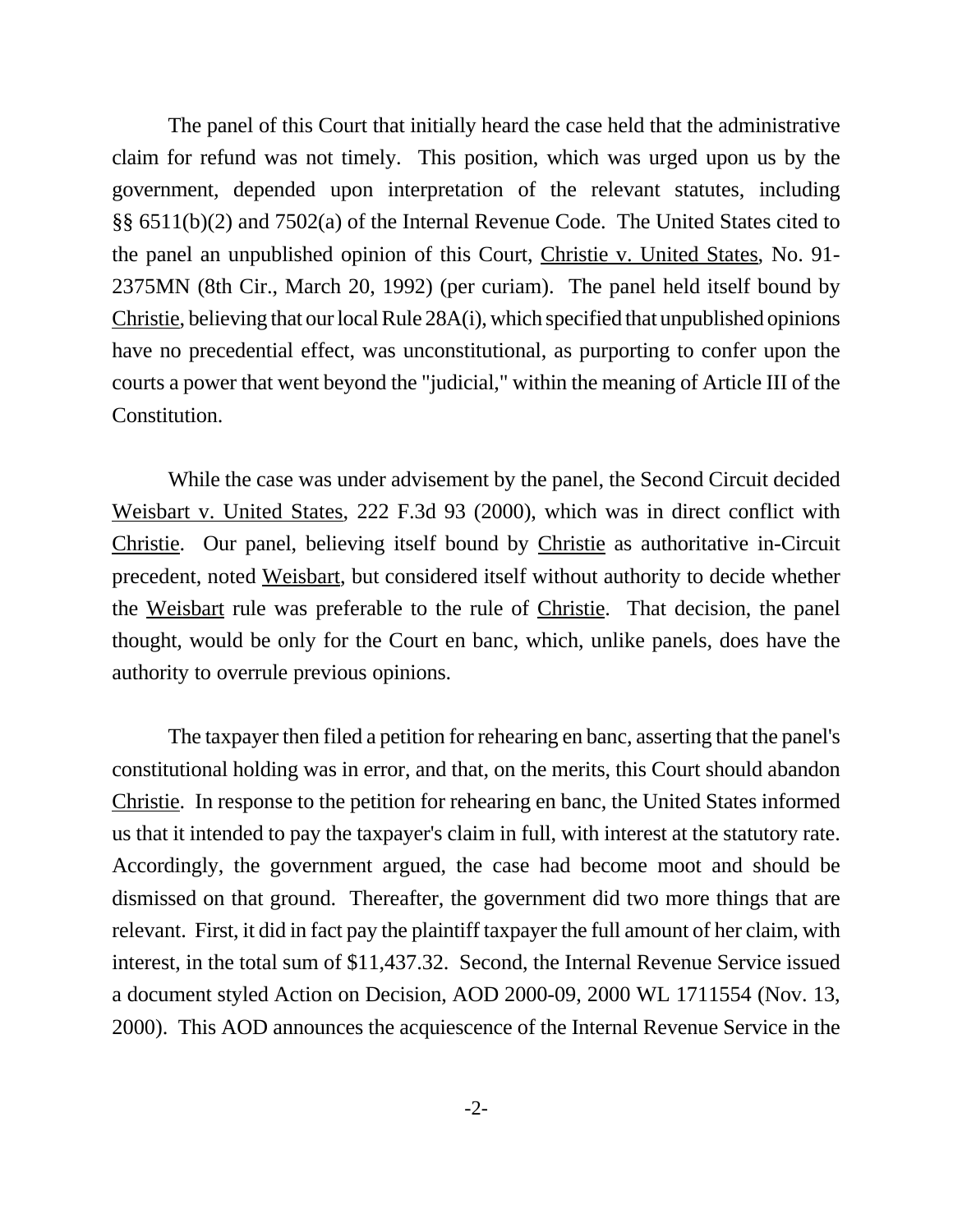rule of Weisbart, and, necessarily therefore, the Service's abandonment of its previous position based on Christie.

Has the case become moot by reason of these events subsequent to the filing of the panel opinion? The taxpayer says no. In her view, the case is not moot for two main reasons. First, the issue of the status of unpublished opinions is of great importance to the bar and bench. Second, the taxpayer claims that she is entitled to an award of attorneys' fees under 26 U.S.C. § 7430, a claim that has not yet been decided, and that the existence of this claim, which presumably the government will dispute, prevents the case from becoming moot.

We think that the case is moot, as argued by the government. There is no longer any dispute over whether the taxpayer will get her money. She has received it in full. Nor is there any dispute over whether Weisbart or Christie is a correct interpretation of the Internal Revenue Code. The government now unequivocally adopts the Weisbart rule. The controversy over the status of unpublished opinions is, to be sure, of great interest and importance, but this sort of factor will not save a case from becoming moot. We sit to decide cases, not issues, and whether unpublished opinions have precedential effect no longer has any relevance for the decision of this tax-refund case.

The case in this Court closest in point appears to be National Bank of Commerce v. United States, 775 F.2d 1050 (8th Cir. 1985). That was a case in which a bank contested a tax levy served upon it by the United States. This Court's decision was reversed by the Supreme Court, and the case remanded to us for further consideration. On remand, we were informed that the tax in question had been fully collected. We then held that the case was moot, and that it was not necessary for us to decide the remaining issue on which the Supreme Court had remanded to us. We vacated the judgment below and remanded to the District Court with instructions to dismiss the complaint as moot. The previous judgment and opinion of this Court, having already been reversed by the Supreme Court, did not need to be vacated.